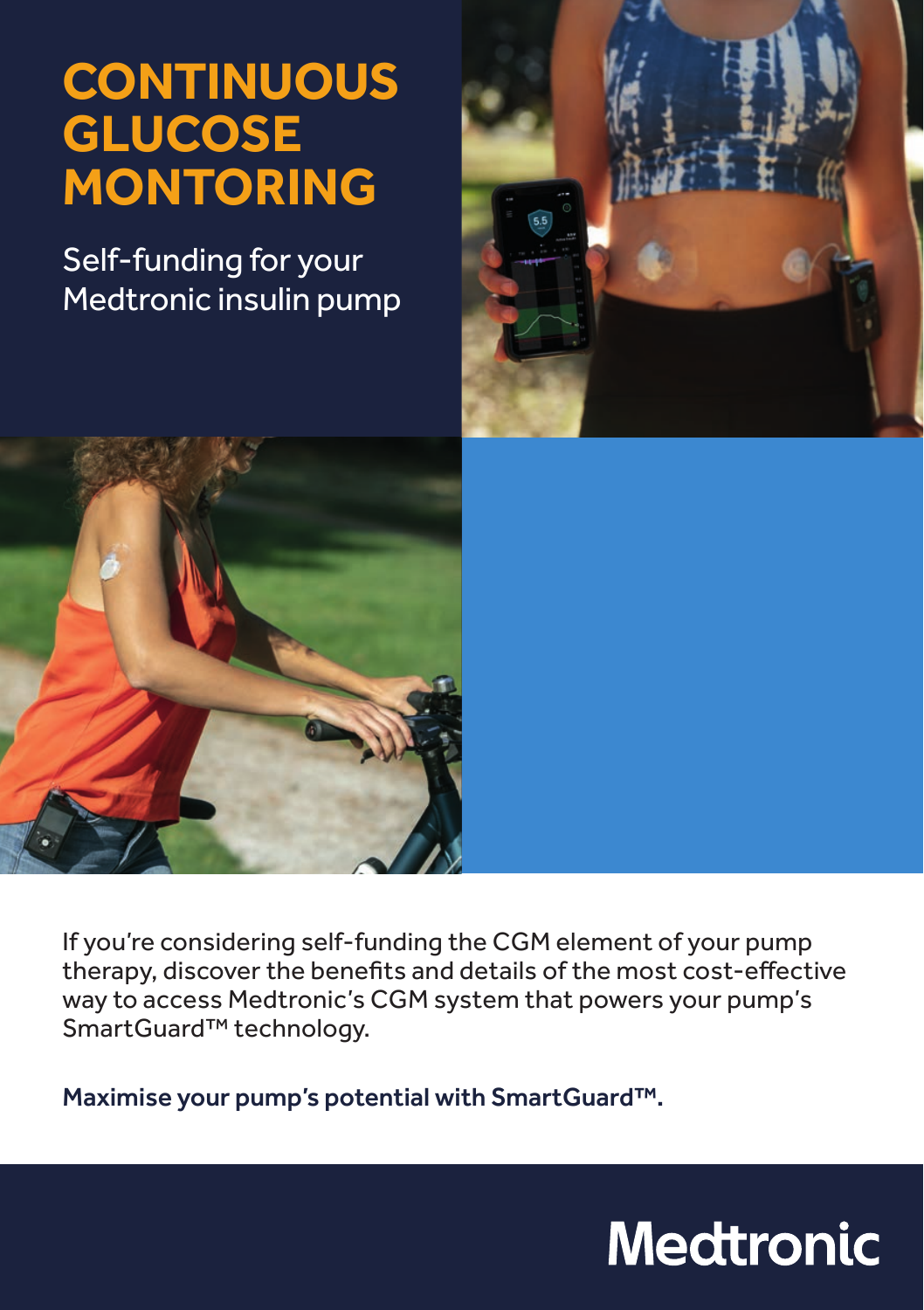### **INTRODUCING** CONTINUOUS GLUCOSE MONTORING

### **UNDERSTANDING** SMARTGUARD™ TECHNOLOGY

#### **WHICH** SMARTGUARD™ **FEATURES ARE AVAILABLE ON MY PUMP?**

Your Medtronic CGM kit is made up of a glucose sensor that attaches to a CGM transmitter. The glucose sensor measures glucose in the fluid surrounding the cells of your tissue called interstitial fluid every 5 minutes (that's 288 times a day!) and relays this information to your Medtronic insulin pump via the transmitter. Your pump then uses this information to make changes to your insulin delivery. At Medtronic, we call this feature SmartGuard™ technology.



#### **CGM GIVES YOU THE FULL PICTURE**

Without the full picture, it can be difficult to make informed decisions about your diabetes management. CGM allows you to see and track your glucose levels, giving you and your pump up-to-date information on where your glucose levels are, and where they are heading. This data can



also be used by the pump to alert you to a high or low and make adjustments to your insulin delivery, helping to improve your time in range.

#### **THE DIFFERENCE BETWEEN MEDTRONIC AND OTHER SYSTEMS**

Whilst FLASH glucose monitoring and other CGM systems may provide an alert when you scan or more detail on your glucose patterns, they can't protect you in full or maximise your pumps potential as they aren't able to communicate directly with your Medtronic insulin pump to adjust your insulin delivery. Only a Medtronic CGM system can work with your pump to power SmartGuard™ and maximise its potential.

|  | <b>PUMP</b>                                     | <b>SMARTGUARD™ FEATURE</b>      |                       |                      |                        |
|--|-------------------------------------------------|---------------------------------|-----------------------|----------------------|------------------------|
|  |                                                 | <b>Suspend</b><br><b>On Low</b> | Suspend<br>Before Low | Auto<br><b>Basal</b> | Auto<br><b>Correct</b> |
|  | MiniMed <sup>™</sup> 780G                       |                                 |                       |                      |                        |
|  | <b>4490</b><br>4.0<br>MiniMed <sup>™</sup> 670G |                                 |                       |                      | X                      |
|  | MiniMed <sup>™</sup> 640G                       |                                 |                       | X                    | X                      |



If you're considering self funding the CGM element of your pump therapy, it's important to remember that your diabetes team will need to confirm they are willing to provide clinical support for your use of therapy.

#### Visit our website at:

Medtronic-diabetes.co.uk/CGM/self-funding for more information and to request a call back from a member of our team. See reverse for more information on our annual plan pricing.

## **Medtronic**